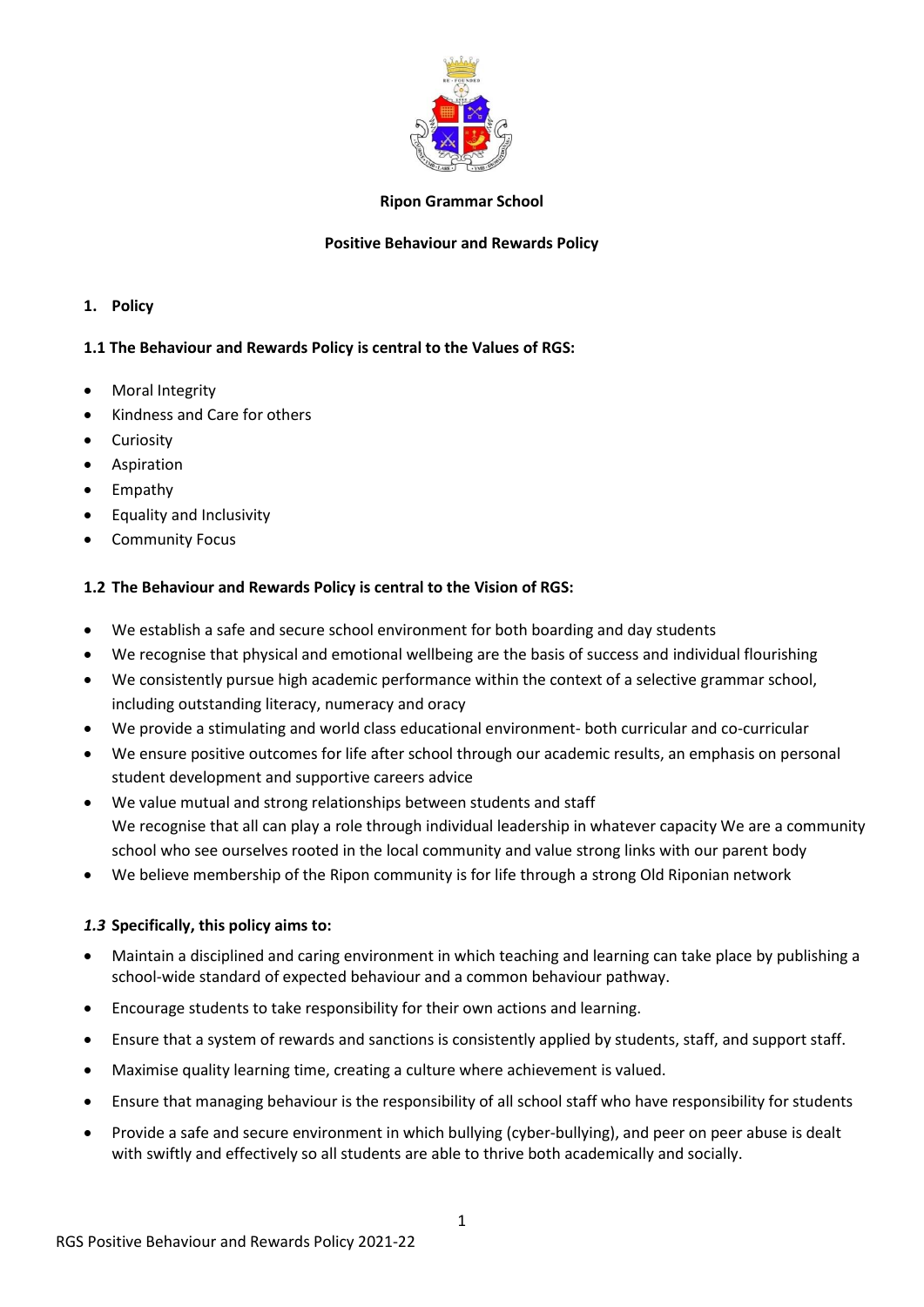## 1.4 **Provision for SEND**: special educational needs and disability (SEND) code of practice

- RGS recognises its legal duty under the Equality Act 2010 to prevent learners with a protected characteristic from being at a disadvantage. Consequently, our approach to challenging behaviour may be differentiated to cater to the needs of the learner, in addition the school employs teaching assistants to support learner behaviours and interventions across the school.
- The school's Special Educational Needs Co-ordinator will evaluate a learner who exhibits challenging behaviour to determine whether they have any underlying needs that are not currently being met.
- When acute needs are identified in a learner, we will liaise with external agencies and plan support programmes for that child. (For example, Early Help, Social Care CAMHS, Education Psychology etc.)
- RGS will work with parents to create the support plan and review it on a regular basis.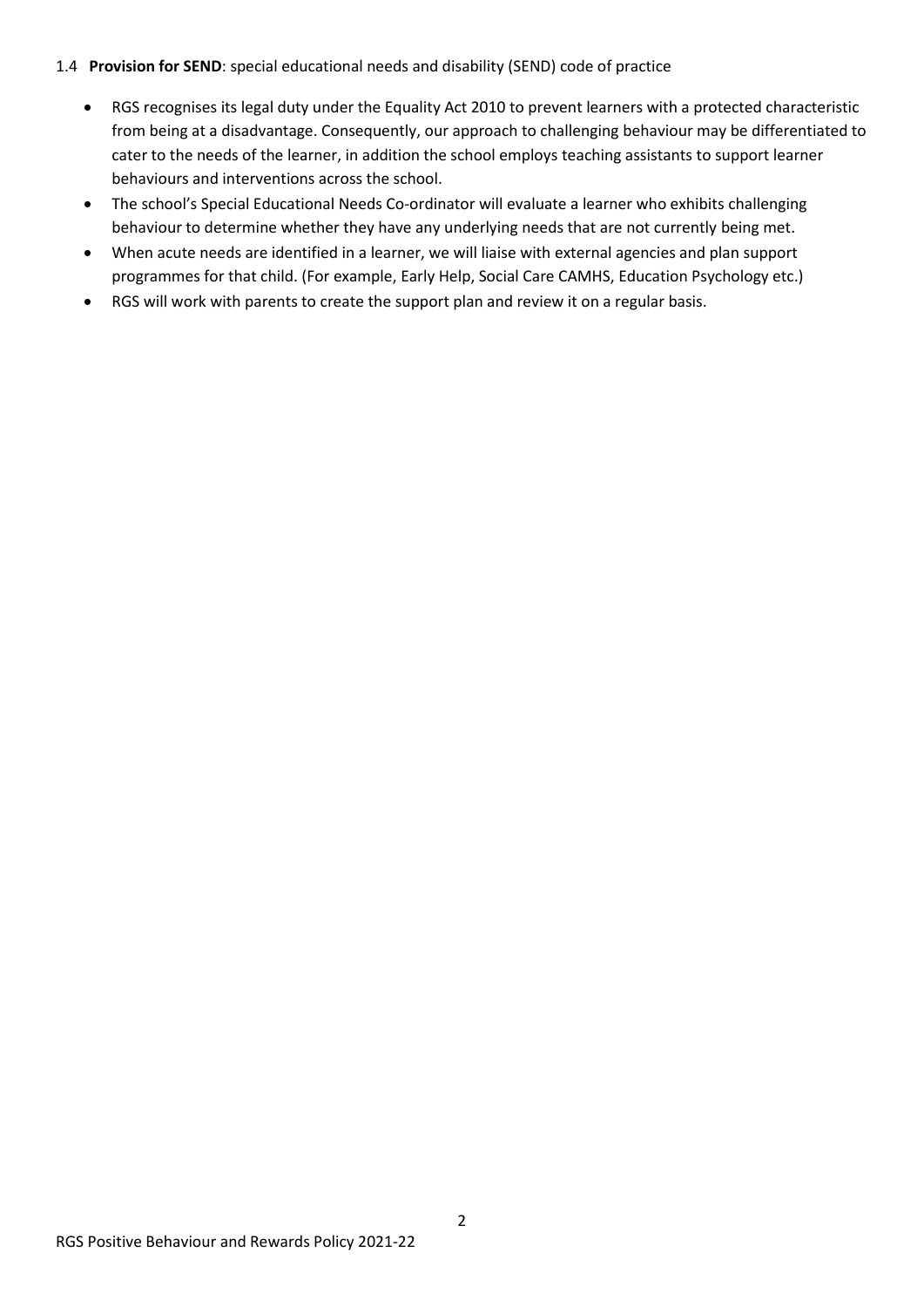# **2 Procedures**

## **2.1 The Behaviour Pathway**

The Referral System\_reinforces examples of good behaviour by challenging in an assertive but nonconfrontational way the behaviour of the student.

| <b>Stage</b>                       | Level                                                                                   | <b>Examples</b> [not<br>exhaustive]                                                                                                                                                                                                                                                      | <b>Actions</b>                                                                                                                                                                                                                                                                                                                                                                                                                                                                                                                                       |
|------------------------------------|-----------------------------------------------------------------------------------------|------------------------------------------------------------------------------------------------------------------------------------------------------------------------------------------------------------------------------------------------------------------------------------------|------------------------------------------------------------------------------------------------------------------------------------------------------------------------------------------------------------------------------------------------------------------------------------------------------------------------------------------------------------------------------------------------------------------------------------------------------------------------------------------------------------------------------------------------------|
| SO<br>All Staff                    | <b>Verbal</b><br><b>Reprimand</b><br>'Ask, then<br>warn'                                | Student off-task or minor<br>distraction in class<br>Failure to complete work<br>Late to lesson<br>Minor uniform infringement<br>Poor organisation<br>Poor manners                                                                                                                       | Staff to challenge student. No record on BROMCOM<br>required.<br>Staff should quietly reprimand the student,<br>$\bullet$<br>explaining what is wrong with the behaviour and<br>suggest a more appropriate behaviour to the<br>student.<br>Staff to state that a repeat of the misbehaviour<br>$\bullet$<br>will lead to a formal warning and sanction being<br>imposed.                                                                                                                                                                             |
| 51<br>All Staff                    | <b>Formal</b><br><b>Warning</b>                                                         | <b>Repeat of S0 behaviour</b><br>Disruptive behaviour<br>Poor work<br>Repeated SO behaviour<br>after an informal warning<br>Poor behaviour directed at<br>another student (s) either<br>face to face or online                                                                           | Staff to issue a Formal Warning and record as S1 on<br><b>BROMCOM</b><br>Staff may use the following impositions:<br>Verbal Reprimand<br>$\bullet$<br>Move student in class<br>$\bullet$<br>Staying behind after class to discuss the incident<br>$\bullet$<br>Confiscation of item causing distraction<br>$\bullet$<br>Teacher to detain student at break or lunchtime<br>$\bullet$<br>Piece of writing - a reflection re: inappropriate<br>$\bullet$<br>behaviour<br>15-minute report back to teacher                                              |
| S <sub>2</sub><br><b>All Staff</b> | <b>Departmental</b><br><b>Detention</b><br><b>HOY</b> detention<br>during school<br>day | <b>Repeat of S1 behaviour</b><br>More serious disruptive<br>behaviour<br>Very poor/no work<br>Repeated poor behaviour<br>directed at a fellow student<br>(s) -either face to face or<br>online<br>Indiscriminate and casual<br>use of language which<br>causes offence e.g.<br>swearing. | Staff to issue a Detention and record as S2 on<br><b>BROMCOM</b><br>Teacher to inform/consult with HOD<br>$\bullet$<br>Departmental detention<br>$\bullet$<br>Departmental progress report<br>$\bullet$<br>Contact with parents- in consultation with HOY<br>$\bullet$<br>and record of contact entered on Bromcom<br>In the short term a student can be placed in an<br>adjacent room or the HODs room. In case of<br>extreme disruption SLT can be utilised-contact<br>reception.<br>Placement in alternative teaching group for a<br>fixed period |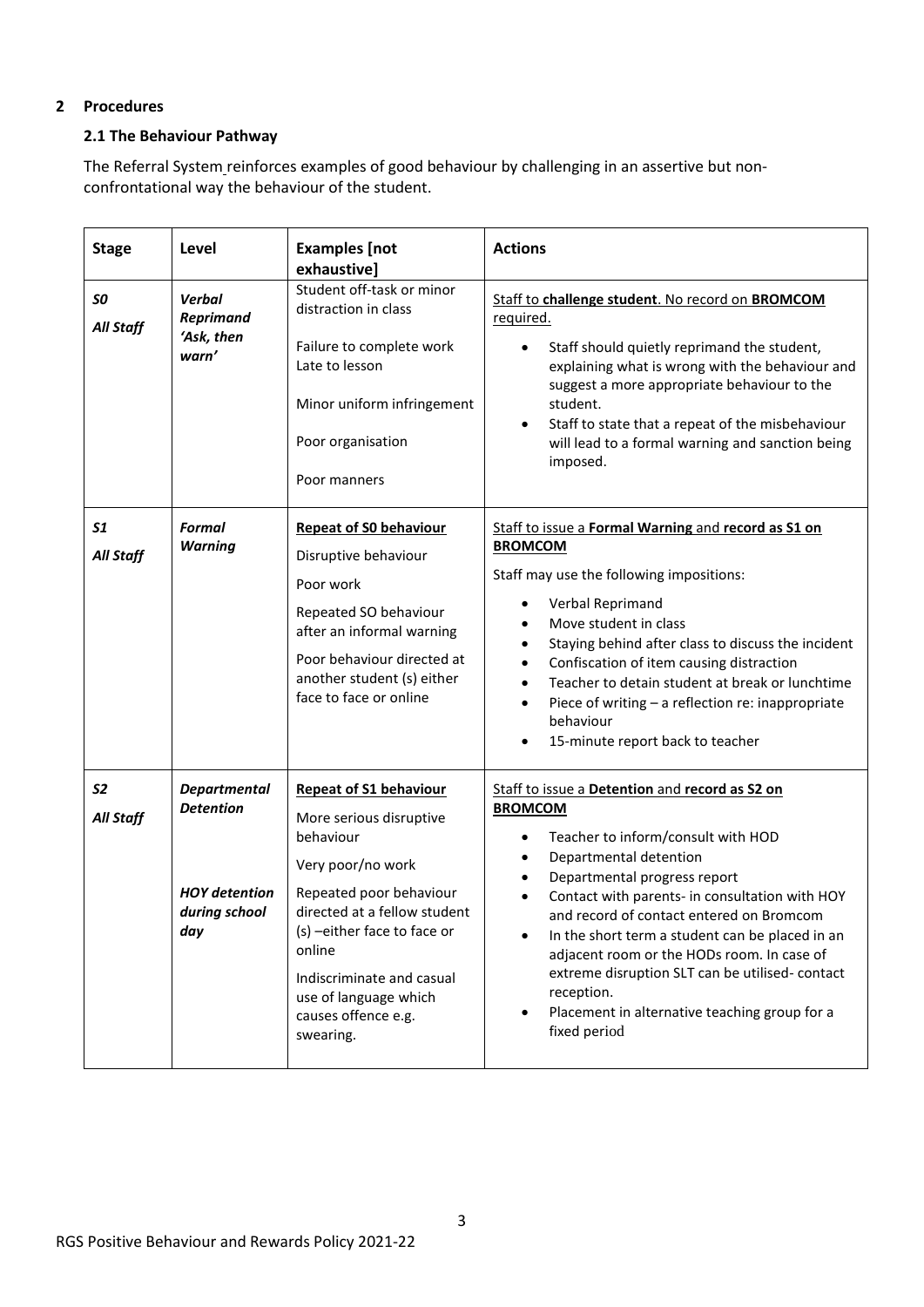| S <sub>3</sub><br><b>Head of Year</b> | Report/After<br><b>School</b><br>[Thursday]<br><b>Detention</b> | <b>Repeat of S2 behaviour</b><br><b>Breaking School Rules</b><br>Behaviour that is dangerous<br>towards themselves or others<br>Bullying - refer to anti- bullying<br>policy<br>Failure to attend a<br>departmental detention                                                                                                                                                                                                                                                                                                                             | HOY to issue a Detention and record as S3 on<br><b>BROMCOM</b><br>Issue a weekly progress report. Contact the<br>student's parents. If necessary, arrange a<br>meeting to discuss issues<br>Withdraw the student from lessons for an<br>$\bullet$<br>agreed period, with the permission of a<br>deputy head teacher<br>Place the student with a senior member of<br>staff<br>Draw up a pastoral support programme -<br>seeking external agency support.<br>Take advice from DH Pastoral on internal<br>suspension                                                                                                                                                                            |
|---------------------------------------|-----------------------------------------------------------------|-----------------------------------------------------------------------------------------------------------------------------------------------------------------------------------------------------------------------------------------------------------------------------------------------------------------------------------------------------------------------------------------------------------------------------------------------------------------------------------------------------------------------------------------------------------|----------------------------------------------------------------------------------------------------------------------------------------------------------------------------------------------------------------------------------------------------------------------------------------------------------------------------------------------------------------------------------------------------------------------------------------------------------------------------------------------------------------------------------------------------------------------------------------------------------------------------------------------------------------------------------------------|
| S4<br><b>Deputy Head</b>              | <b>After School</b><br>[Friday]<br><b>Detention</b>             | <b>Repeat of S3 behaviour or</b><br>after 2 <sup>nd</sup> HOY detention<br>Serious forms of disruptive<br>behaviour<br>Fighting or violence towards<br>another student<br>Defiance of a member of staff<br>Serious disruption to lesson<br>Serious bullying online or face<br>to face<br><b>Theft</b><br>Missing a number of lessons<br>without a valid reason<br>Bringing the school into<br>disrepute<br>Use of racist/sexist/<br>homophobic language/ terms<br>[not directed at an individual]<br>Failure to attend a Thursday<br><b>HOY Detention</b> | DH to issue a Detention and record as S4 on<br><b>BROMCOM</b><br>HOY communication with parents in<br>$\bullet$<br>consultation with Deputy Head (Pastoral)<br>Issue behaviour contract and meeting with<br>$\bullet$<br>parents<br>DH to consult with Headmaster re: internal<br>suspension                                                                                                                                                                                                                                                                                                                                                                                                 |
| S5<br><b>Headmaster</b>               | <b>Fixed or</b><br>Permanent<br>suspension                      | <b>Repeated S4 behaviour</b><br>Serious incidents of poor<br>behaviour<br>Unprovoked assault<br>Possession/dealing/distribution<br>of illegal drugs.<br>Being in possession of an<br>offensive weapon<br>Racist/sexist/homophobic<br>language directed at members<br>of the RGS community<br>Verbal abuse of staff                                                                                                                                                                                                                                        | <b>HM to issue Suspension and record with NYCC and</b><br>notify governors<br>HOY to collect report forms, witness<br>statements and other evidence. Contact<br>external agencies if required<br>Relevant documentation must be issued to<br>$\bullet$<br>parents. All parents have an automatic right<br>of appeal to the governors.<br>The Governors' disciplinary panel will be<br>$\bullet$<br>involved for suspensions of 15 days or more.<br>Heads of School, Heads of Boarding Houses<br>$\bullet$<br>and SLT are sanctioned to confiscate<br>inappropriate items.<br>Please refer to the document "Screening,<br>$\bullet$<br>Searching and Confiscation advice" ref Feb<br>2014 DFE |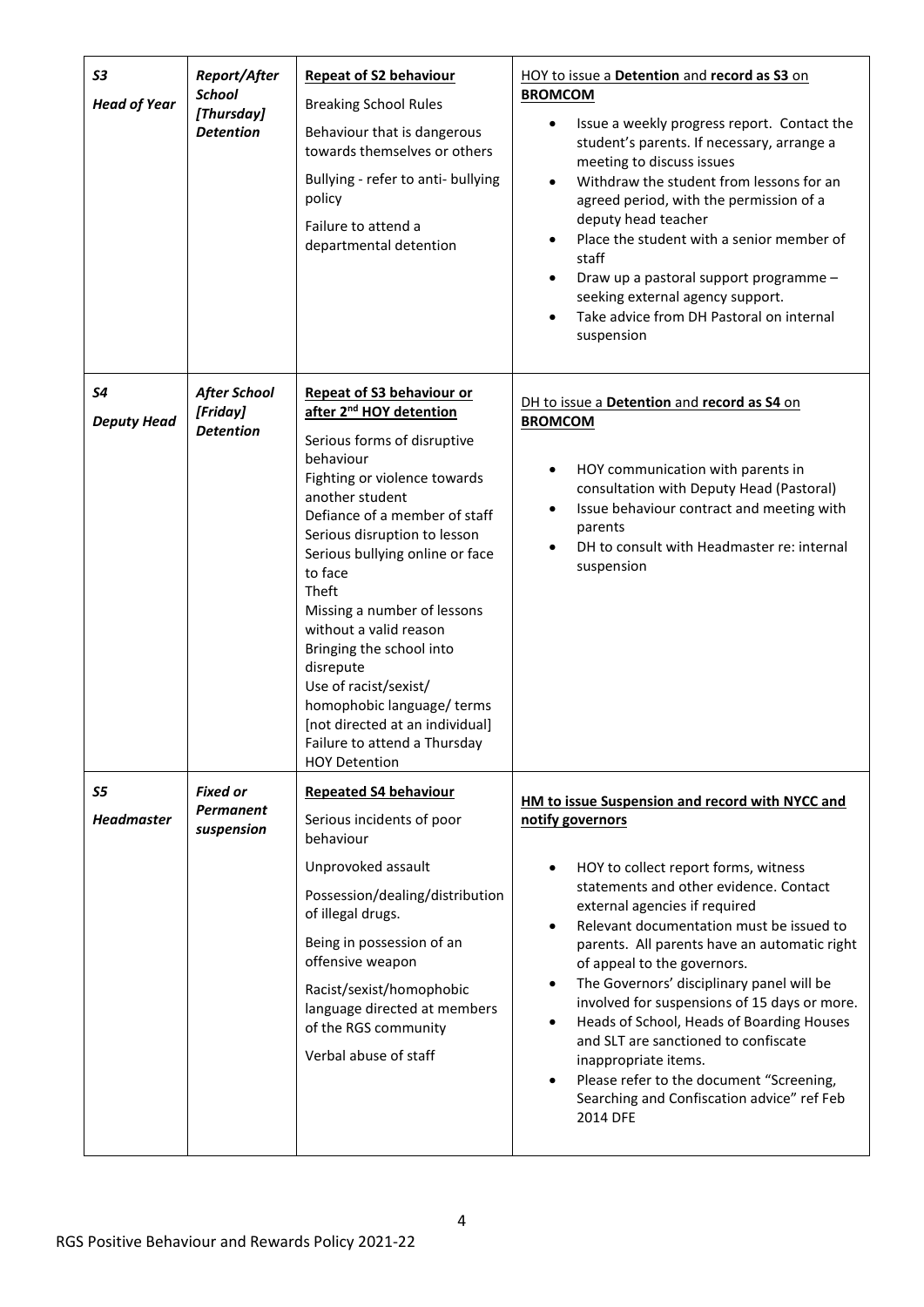### **All Staff**

### **Dealing with Pastoral Issues**

- Students should be asked to remove items of inappropriate uniform and jewellery.
- Mobile phones can only be used before 8.45am and lunchtimes in the dining room to check for messages (please refer to the mobile phone protocol). If students persist in wearing inappropriate items or using equipment, the item should be confiscated and passed to the relevant Head of Year .
- The student must report to the HOY before leaving school in order to collect the confiscated item.
- Students found smoking or using e-cigarettes should be sent to the appropriate HOY

#### **Form Tutor**

#### **Registration**

- Registration should be a positive experience. This is an opportunity to praise the contributions of students.
- Please ensure all students are properly dressed and they sit and behave in an orderly manner.
- Tutors should ensure registration is properly conducted and follow guidance in the staff handbook.
- The tutor, who may wish to take advice from the HOY, should deal with minor pastoral problems.
- The form tutor should monitor behaviour and rewards on Bromcom.
- The form tutor must engage and offer support to their tutees in modifying poor behaviour. When necessary, form tutors may refer the student to the HOY. For example:

Receiving more than three lunchtime detentions in a half term period

Receiving multiple complaints about homework/classwork from staff

Repeatedly causing disruption to the teaching and learning of other students

Continually not wearing uniform correctly or wearing inappropriate jewellery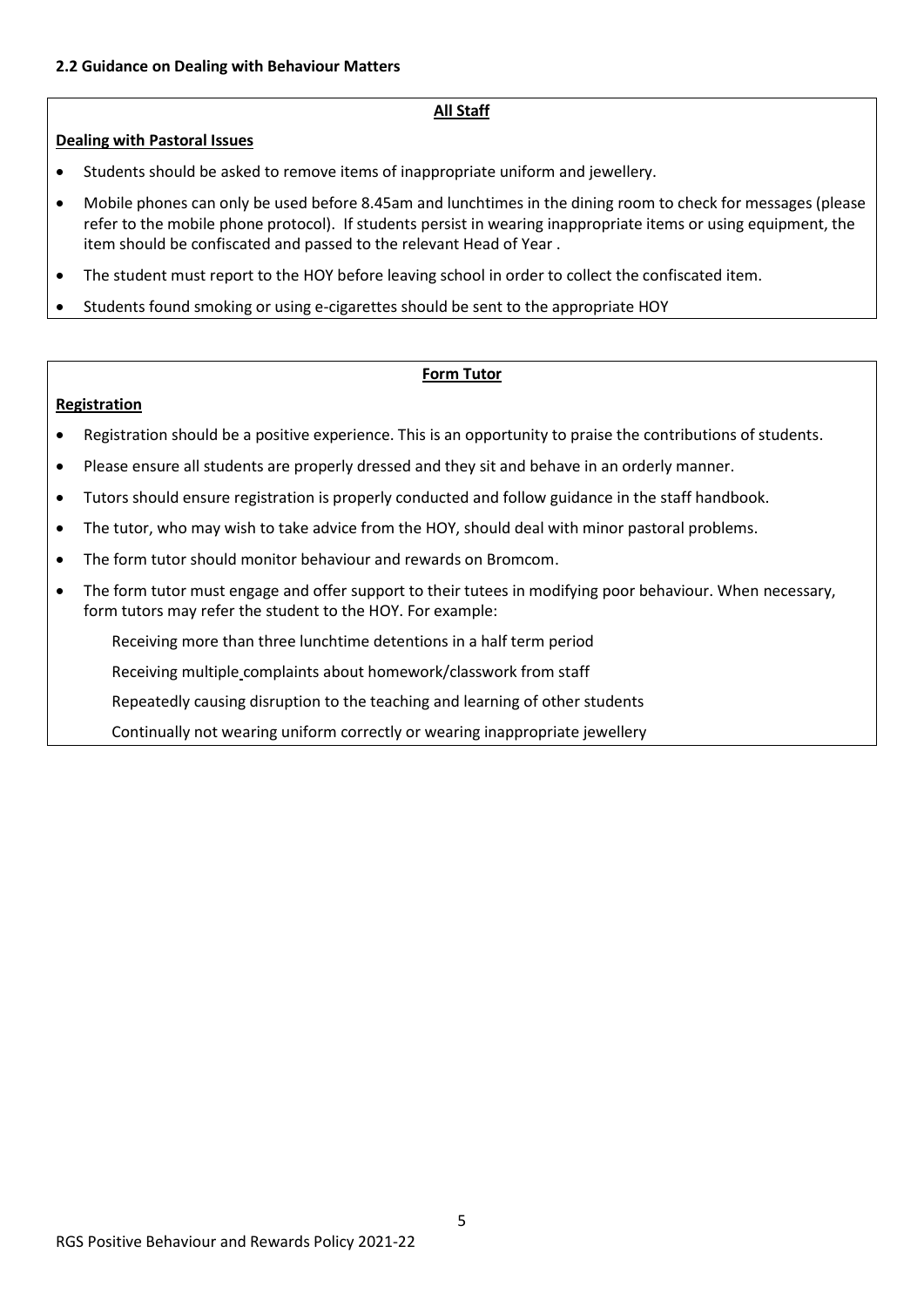## **Head of Department [HOD]**

The HOD will deal with incidents within their department/teaching groups and ensure all departmental behaviour issues are recorded using Bromcom

## Classwork/homework

Refusal to follow instruction in class

- Rudeness to others in class
- Not having the correct equipment in the lesson
- Persistent low-level disruption of learning
- Inappropriate use of computers during lessons
- Report the use of sexist, racist and homophobic language
- Report sexual harassment and inappropriate behaviour towards peers

HOD may be remove student(s) from a lesson and place the student in a colleagues' classroom If the student is causing significant disruption and their behaviour has a negative impact on others.

## **Department Detentions [S2] Guidelines**

- The behaviour of students in lessons and the quality of work they produce are initially the responsibility of the HOD.
- Students may be detained by departments at break, lunchtime or at 4.00pm. Parents should be informed of their child's detention by a note in the student's planner/email on Bromcom.
- If a student is detained after school, parents must be informed a minimum 24 hours written notice must be given to parents.
- Whole-class or group detentions should be avoided.
- Record of a departmental detention must be made on Bromcom and agreed by the HOD.
- If a student fails to attend a department detention on two occasions, the HOD must consult with the HOY.
- There is an expectation that departments will organise and run their own lunchtime/after school detentions.
- The RGS Behaviour Pathway should be followed and *only HODs, in consultation with HOY, can authorise a student to attend 'After School Detention' on Thursday*.

## **Head of Year [HOY]**

The HOY becomes involved at stage S3, when monitoring indicates an individual student is causing problems across a number of departments. He/she should consider whether the behaviour under review gives cause to suspect that a child is suffering or likely to suffer, significant harm. Where this is the case, they should follow the school's safeguarding policy. The HOY – will deal with a wide variety of referrals and will monitor behaviour on Bromcom in consultation with form tutors and HODs and will/may:

- Contact the parents by letter or phone and /or arrange a parental meeting
- Place student on whole school progress report
- Place in pastoral lunchtime detention
- May contact outside agencies
- Withdraw from lessons with permission from Headmaster and in his absence a deputy head teacher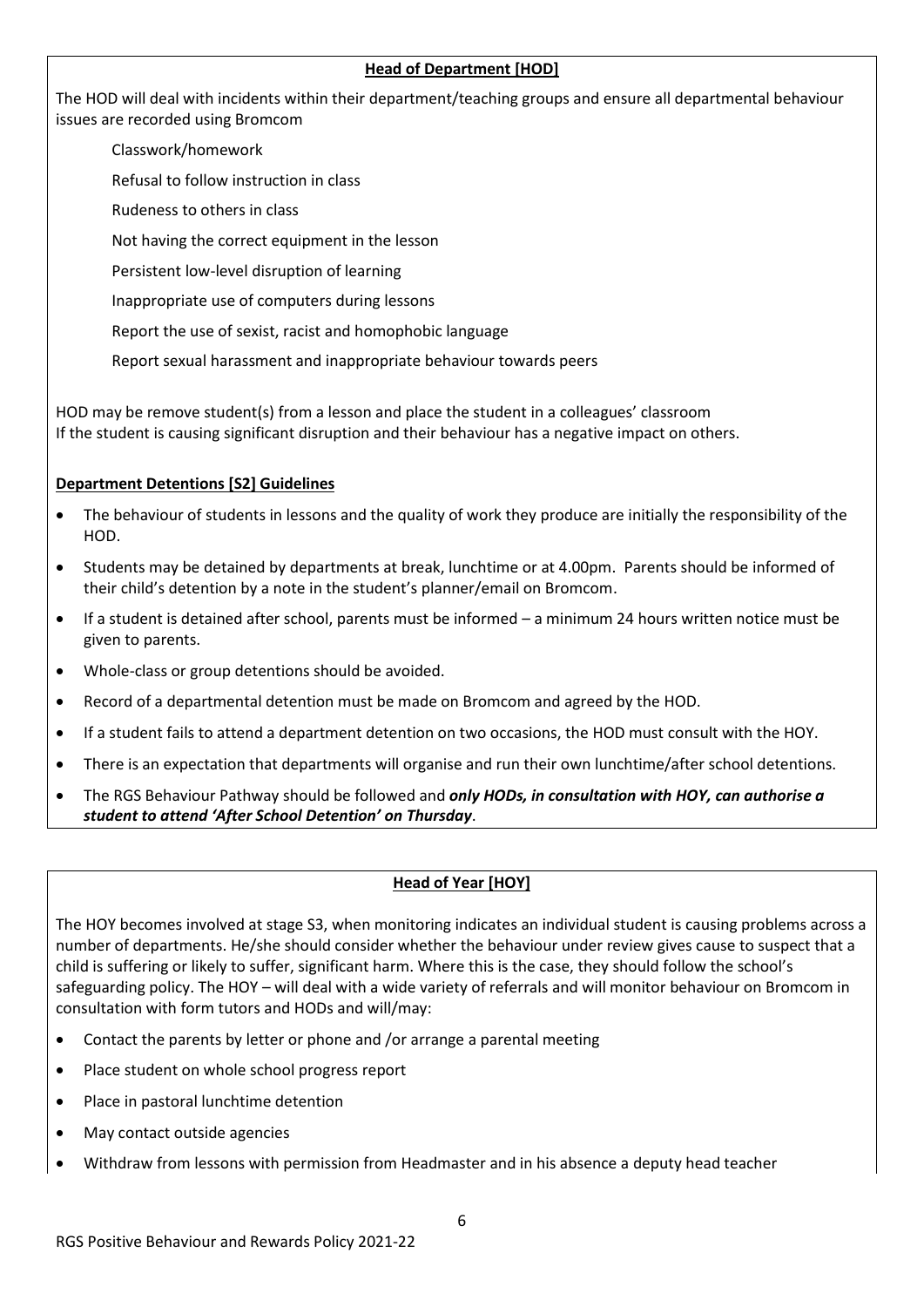• For serious incidents the HOY will conduct investigation, ensure witness statements are collected/written by the student themselves, as soon as possible after incident and ensure a report form is completed

### **After School Detention (Thursday) Guidelines**

- The HOY has authority for 'After School Detention' and their agreement must be sought prior to a student being issued with an 'After School Detention'. 24 hours' notice must be served to the parents.
- At **Stage S3** an 'After School Detention' may be employed.
- Detention takes place on Thursday evening from 4.00pm-5.00pm in room N2, and takes priority over activities.
- Detainees should attend immediately after last lesson. They should present their detention card, duly signed by a parent/ Bromcom email to parent/guardian.
- HOD who, in accordance with the RGS Behaviour Pathway and consultation with HOY have placed student in 'After School Detention', must ensure that the class teacher has set appropriate work.
- Staff managing detention should ensure an appropriate working environment is established.

### **2.21 Guidance on RGS' approach to Restorative Justice**

- **Relationships** the relationships between students, staff and students, school and home form the foundations of a positive and supportive community in which all students thrive.
- **Responsibility** students have responsibility to contribute to their community and engender a sense of community amongst students. All students play an important role in creating Ripon Grammar School 21st century – a compassionate and caring community, in which all individuals are valued, able to learn, develop and thrive. The community must be committed to supporting one another irrespective of differences.
- **Repair**  we acknowledge that all people make mistakes but what is important to the community is that we acknowledge and learn from those mistakes. Students learn to accept responsibility and aim to rectify those mistakes. Reconciliation and reparation is an essential part of the behaviour policy. When an individual makes a mistake, we challenge the individual and by a process of education, endeavour to ensure the person understands why their behaviour is unacceptable to the community and the consequences of that negative behaviour on individuals and the community.
- **Reintegration –** the individual or group of perpetrators must aim to reach out to their community and accept responsibility for their actions and endeavour to right the wrong.

## **2.22 The RGS approach to the purpose of detention**

In order to ensure that students understand the consequences of their behaviour and the impact on others, detentions are utilised for the purpose of ensuring that the perpetrator understands why their behaviour is unacceptable and the impact of their behaviour on others. Students are presented with a range of work/ bespoke materials which encourage them to reflect on their behaviour. The member of staff supervising the student (s) will work with the student and discuss their responses to the materials. The aim is to ensure that the student is equipped with the knowledge and understanding to ensure that their negative behaviour is not repeated. We accept that all young people make mistakes; we want our students to learn from their mistakes and not repeat them.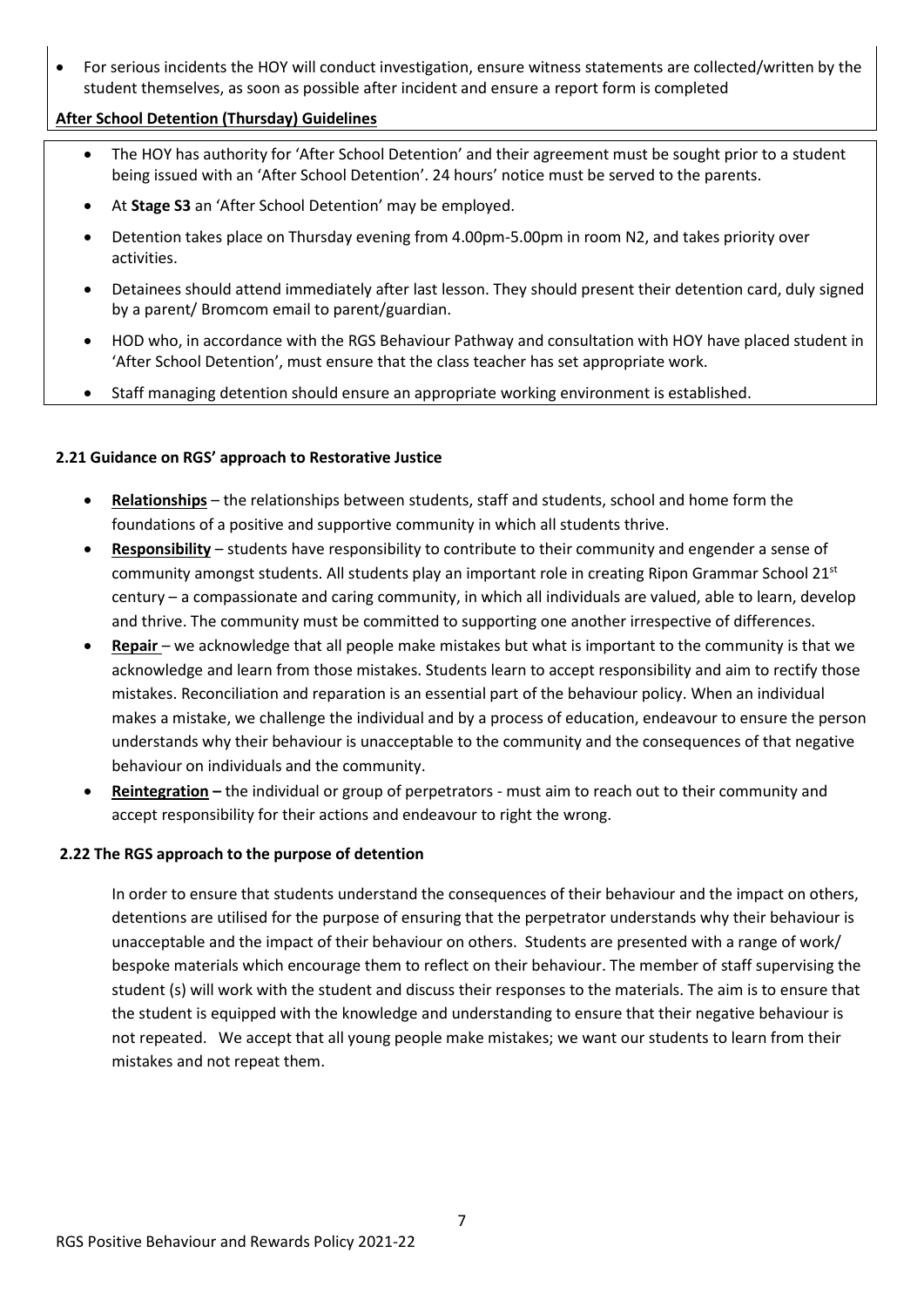### **2.3 The power to discipline beyond the school gate**

- Ripon Grammar School students are ambassadors for their school and as such are expected to conduct themselves in an appropriate manner; wear their uniform with pride; be polite and courteous to members of the public and show respect to members of the school community and the wider community, whilst travelling to and from school and on school trips. Students' behaviour on buses to and from the school must be exemplary and akin to what is expected whilst in school.
- When school staff witness incidents beyond school of poor behaviour or when instances of poor behaviour are reported to the school, the HOY will investigate and if deemed necessary, impose a relevant sanction on the students concerned.

### **2.4 The Power to use Reasonable Force and other physical contact**

### **2.4.1 Definitions**

- RGS staff are able to use reasonable force as a last resort or when students are in danger from harming themselves or a fellow student. Reasonable force covers broad range of actions that involve a degree of physical contact with students. Force may only be used either to 'control' or 'restrain'. 'Reasonable in the circumstances' means using no more force than is needed.
- Types of 'reasonable force' are:

*Passive Physical Contact* e.g. standing between students or blocking a student's path *Active Physical Contact* e.g. leading a student by the arm out of a classroom. *Restraint* e.g. physically bringing a student under control - typically used in more extreme circumstances, for example, when two students are fighting and refuse to separate without physical intervention. Staff should always try to avoid acting in a way that might cause injury.

### **2.4.2 When reasonable force can be used**

- All members of staff have the legal power to use reasonable force to prevent students from hurting themselves or others, damaging property, or causing disorder.
- The decision on whether or not to physically intervene is down to the professional judgement of the member of staff concerned and should always depend on the individual circumstances.

## **2.4.3 Examples of when the use of physical force might be used as a last resort**

- Removal from a classroom after all other sanctions have been employed and student refuses
- Disruption of a school event/trip/visit
- To prevent a student leaving a classroom where allowing the student to leave would risk their safety or lead to behaviour that disrupts others
- Prevent a student attacking another student or member of staff
- Restrain a student at risk from harming themselves through physical outbursts.

#### **2.4.4 Procedure if reasonable force is used:**

- Ensure that the student is safe and in the care of a senior member of staff
- Member of staff using reasonable force must inform member of the SLT as to the circumstances in which reasonable force was used as soon as possible verbally, followed by a written statement regarding the use of reasonable force as soon as reasonably possible to the time of the incident. The following should be considered in the staff statement:
	- $\circ$  The student's behaviour and the level of risk presented at the time of the incident
	- o The degree of force employed
	- o The effect on the student or member of staff; and the student's age
- SLT/HOY to obtain a written statement of what happened prior to the member of staff intervening
- If other students were present when the incident occurred, SLT/HOY should request that they write a statement of what they witnessed.
- The use of reasonable force must be recorded using the recording form 'Use of reasonable force'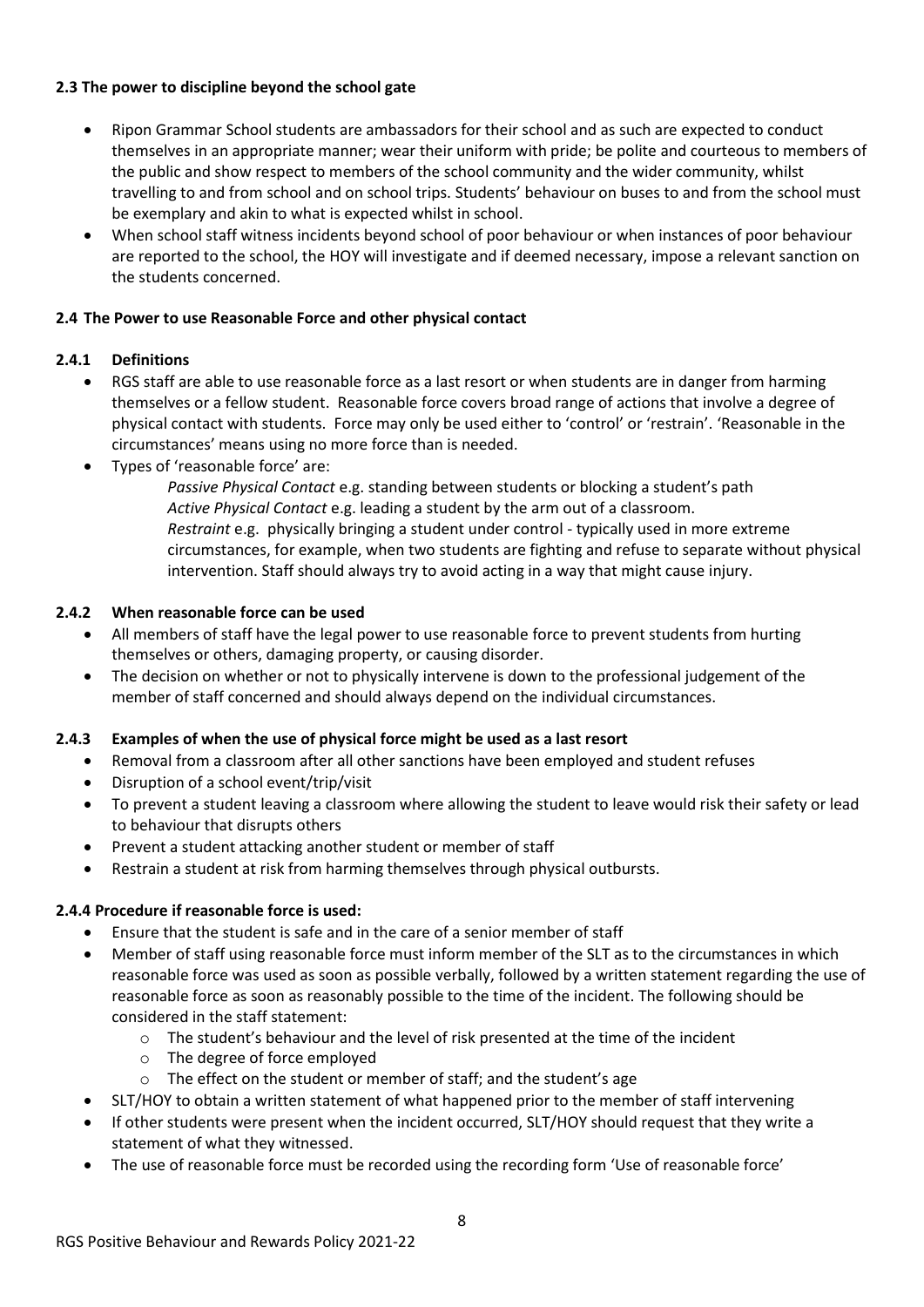• Parents of the child should be contacted by the HOY or member of SLT and a decision regarding the student's welfare made. This may involve the use of a sanction, if appropriate.

## **2.4.5 Procedure for a Student Complaint regarding use of reasonable force**

- All complaints should be thoroughly and speedily investigated by a member of the SLT.
- Where a member of staff has acted within the law, that is they have used reasonable force in order to prevent injury, damage to property or disorder - this will provide a defence to any criminal prosecution or civil or public law action.
- The onus is on the person making the complaint to prove that his/her allegations are true
- Suspension must not be an automatic response when a member of staff has been accused of using excessive force. SLT must refer to 'Dealing with Allegations of Abuse against Teachers and other Staff', where an allegation of using excessive force is made against a teacher.

# **2.4.6 Staff Training:**

- House tutors employed in boarding are trained in the use of reasonable force.
- There are systems in place for recording instances when the use of reasonable force is necessary.

# **2.5 Positive Behaviour in the Boarding School**

The principles of the Positive Behaviour Policy apply in a similar way in boarding: Ask, Warn, Sanction. Fairness and consistency between team members is the key to achieving a happy and supportive environment. Positive behaviour should be encouraged and children should be praised as and when it is appropriate.

Rewards may be given in the form of 'house merits' but there must be an expectation that good behaviour is the norm. Refer to rewards section.

| <b>Stage</b>    | Level                                          | <b>Examples</b> [not<br>exhaustive]                            | <b>Actions</b>                                                                                                                                                                                                                                                                                                                                     |
|-----------------|------------------------------------------------|----------------------------------------------------------------|----------------------------------------------------------------------------------------------------------------------------------------------------------------------------------------------------------------------------------------------------------------------------------------------------------------------------------------------------|
| BO<br>All Staff | Verbal<br><b>Reprimand 'Ask,</b><br>then warn' | Late to roll call<br>Untidy room<br>Not following instructions | Staff to challenge student. No record required.<br>Staff should quietly reprimand the student,<br>٠<br>explaining what is wrong with the behaviour<br>and suggest a more appropriate behaviour to<br>the student.<br>Staff to state that a repeat of the misbehaviour<br>$\bullet$<br>will lead to a formal warning and sanction<br>being imposed. |

## **2.5.1 The Boarding Behaviour Pathway**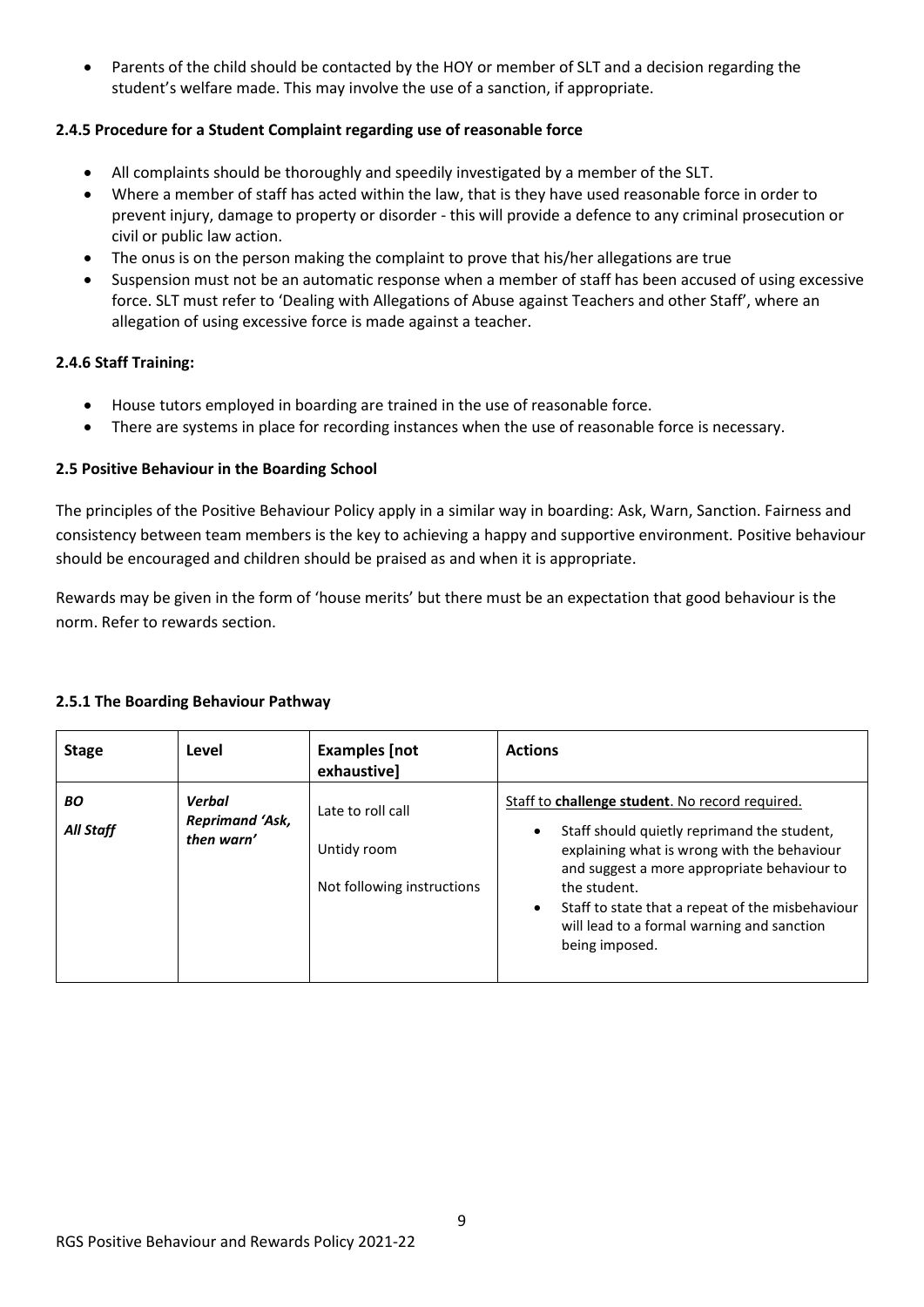| <b>B1</b><br><b>All Staff</b><br><b>B2</b><br>Housemaster/<br><b>Housemistress</b> | Gating/additional<br>duties etc.<br>Gating/removal<br>of activities | Misbehaviour<br><b>Repeat of B0 behaviour</b><br><b>Persistent Misbehaviour</b><br><b>Repeat of B1</b>                                                         | Reporting to the houseparent at a timely<br>$\bullet$<br>interval (e.g. every 15 minutes)<br>Restricting access to the television/games<br>$\bullet$<br>station<br>Tidying dormitory<br>$\bullet$<br>Gating - i.e. not being allowed out in 'free<br>time'<br>Helping to clear up at the end of the<br>$\bullet$<br>meal/tidying the games/TV room<br>Removal from an evening activity<br>$\bullet$<br>Assisting a member of staff whilst on duty<br>$\bullet$<br>Gating on consecutive evenings in a week plus<br>$\bullet$<br>Removal of the privilege to participate in off-<br>٠<br>site activities e.g. rugby training or on-site<br>extracurricular/boarding activity.<br>The Housemaster/Housemistress will<br>$\bullet$<br>communicate with parents if, a boarders'<br>behaviour is deemed unacceptable and is not<br>improving. Parents will be invited to a<br>meeting in order to discuss persistently poor<br>behaviour. |
|------------------------------------------------------------------------------------|---------------------------------------------------------------------|----------------------------------------------------------------------------------------------------------------------------------------------------------------|--------------------------------------------------------------------------------------------------------------------------------------------------------------------------------------------------------------------------------------------------------------------------------------------------------------------------------------------------------------------------------------------------------------------------------------------------------------------------------------------------------------------------------------------------------------------------------------------------------------------------------------------------------------------------------------------------------------------------------------------------------------------------------------------------------------------------------------------------------------------------------------------------------------------------------------|
| <b>B3</b><br><b>Head of</b><br><b>Boarding</b>                                     | <b>Suspension from</b><br>boarding                                  | Serious misbehaviour<br>Smoking, drinking,<br><b>Bullying,</b><br><b>Absent without leave</b>                                                                  | Suspension from boarding 1-3 days<br>Confiscation of inappropriate items; only the<br>$\bullet$<br>Headmaster may determine who has the<br>power to search a student for inappropriate<br>items. Please see the document "Screening,<br>Searching and Confiscation advice" ref January<br>2018 DFE                                                                                                                                                                                                                                                                                                                                                                                                                                                                                                                                                                                                                                   |
| S5<br><b>Headmaster</b>                                                            | <b>Suspension from</b><br>school                                    | <b>Behaviour in the boarding</b><br>setting which is regarded<br>so serious as to merit an<br>suspension from the<br>school community - see<br>S5 for examples | Fixed or permanent suspension                                                                                                                                                                                                                                                                                                                                                                                                                                                                                                                                                                                                                                                                                                                                                                                                                                                                                                        |

## **2.5.2 Guidance for Boarding Staff**

#### **House Tutors**

- House tutors have the responsibility of ensuring that the student fulfils the sanction.
- All sanctions must be recorded on the Sanctions Spreadsheet shared on OneDrive by the member of boarding staff issuing the sanction
- If a boarder is given a sanction by a member of staff and continues to misbehave staff should refer the student to the Housemaster or Housemistress who will decide on an appropriate sanction.
- Any sanctions requiring a suspension from boarding must involve Assistant Head teacher [Boarding]
- When children are involved in instances of poor behaviour, duty staff must always ensure that each child writes down their version of what has happened as soon as possible.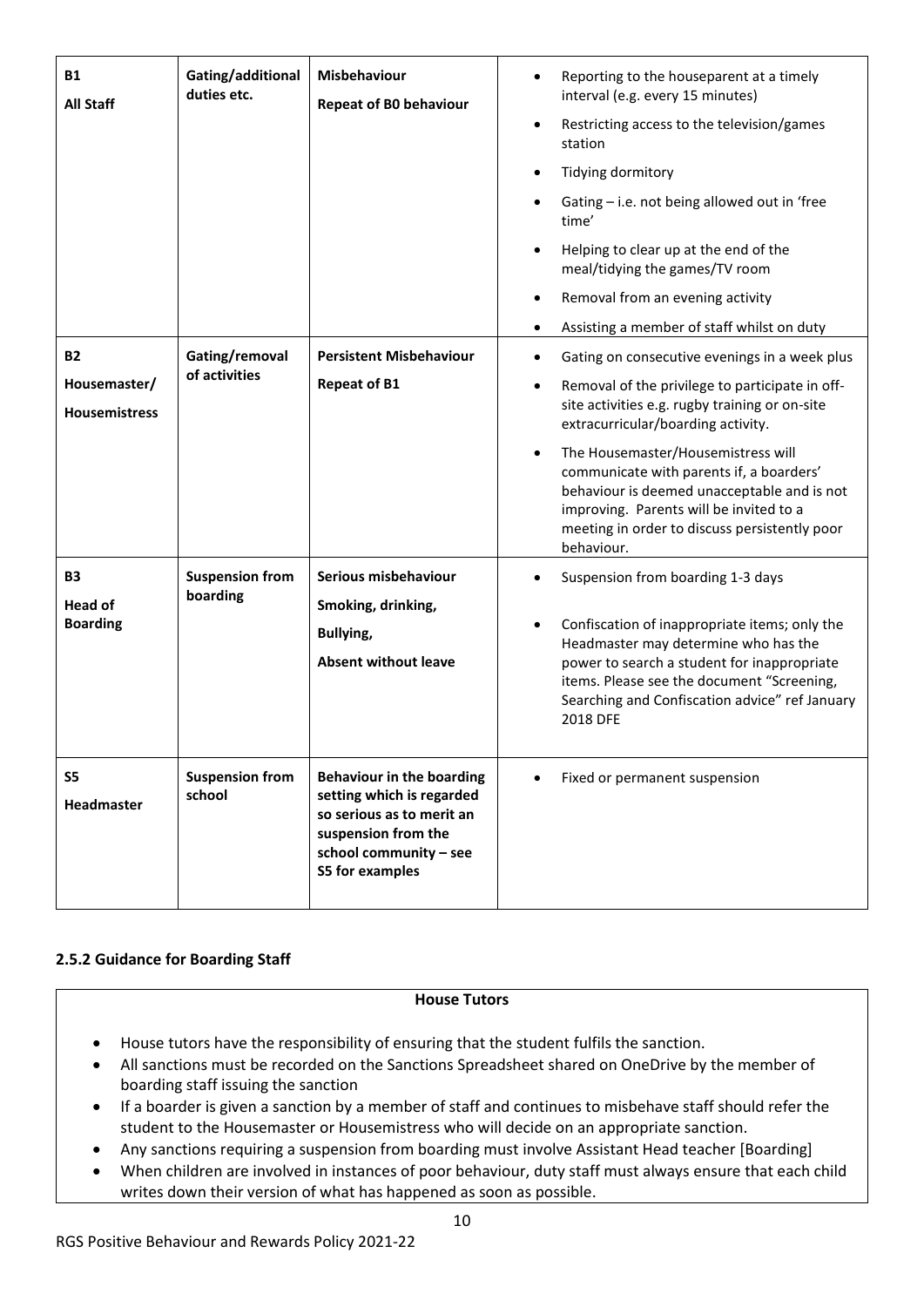- The children must not be allowed to communicate with one another whilst writing their version of events.
- The house tutors should read each of the statements prior to speaking to individual students and if necessary, request assistance in interviewing students.
- House tutors must reflect on what they find prior to allocating an appropriate sanction. It may be necessary to consult with the Housemaster/Housemistress prior to issuing a sanction.
- The House master/mistress must be kept informed and made aware of any sanction.
- Communication between staff is essential. Staff coming on duty must refer to the electronic diary and written records so they are kept informed. The diary must be completed prior to a member of staff going off-duty.

### **Housemaster/Housemistress**

- Housemaster/Housemistress and/or Deputies to conduct an investigation
- Boarders involved in incident to write statements ensure no collaboration
- HSM/DHSM to interview students involved with assistance from house tutors (s) on duty.
- HSM to consult with AH [B] or HM agree on an appropriate sanction and course of action.
- Inform parents of the incident and outcome of investigation, in the first instance by telephone, followed by a letter written by HSM .

### *The DHT can be called upon to offer assistance at any stage in an investigation*

#### **2.6 Rewards**

#### **2.6.1 Rewards are used:**

- To promote a culture of learning and promote high expectations of behaviour
- To acknowledge high standards of work or behaviour
- To foster a calm ethos
- To recognise significant progress and motivate students
- To encourage more effective target setting

#### **2.6.2 Rewards in Years 7-9**

- A merit system whereby each member of staff will be encouraged to award merits for good work or significant achievements.
- Teachers who run extra-curricular activities may also issue merits for significant contributions and achievements.
- A merit will take the form of a stamp of the school crest. Each teacher will be issued with a self-inking stamper with a designated number identification.
- Merits should be stamped by teachers onto the merit cards issued to students by the HOY 7-9
- Certificates will be awarded bronze, silver, gold and platinum. 10 merits for bronze, 25 merits for silver, 50 merits for gold certificate, 75 for platinum.
- Students claim their certificates from relevant HOY. Certificates to be awarded at an appropriate assembly.
- Award of certificates should be recorded on school record card at end of term/year, and also will be recorded on BROMCOM.
- Letters will be sent to parents to inform them of the achievement of their child, once a certificate is issued.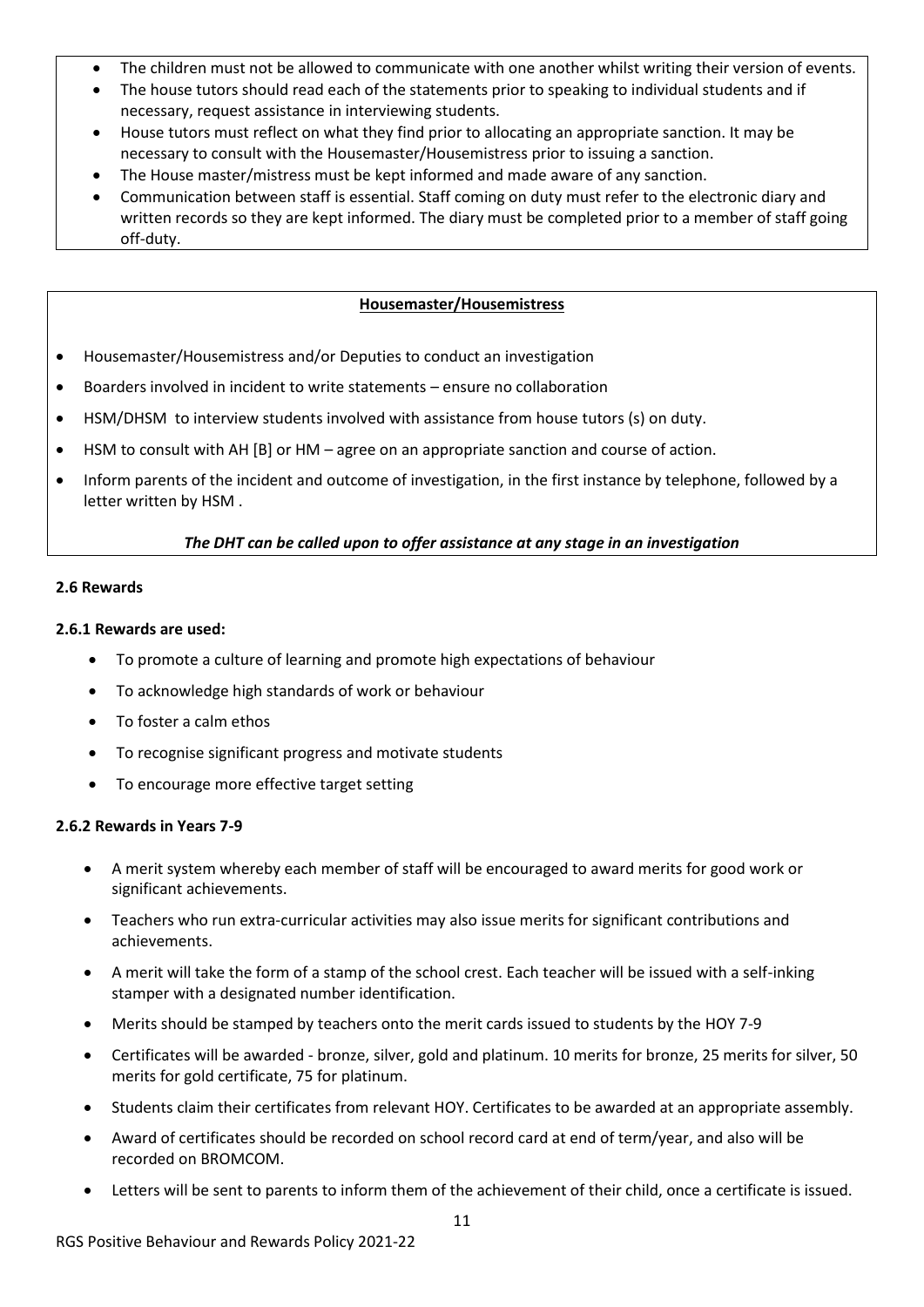• Additional merits can be achieved through form activities and form competitions.

# **2.6.3 Criteria for award of merits**

- Merits could be awarded for work, behaviour, significant progress or for outstanding contribution to extracurricular activities.
- Staff should be wary of awarding merits to students who routinely misbehave simply for behaving correctly. The merits though could be used to motivate such students by setting targets over a period of time (e.g. 5 lessons) to show sustained improvement.

# **2.6.4 Rewards in Years 10-11**

- Students will be awarded **achievement** badges bearing the school crest to celebrate high academic performance throughout the school year.
- Students will be awarded **endeavour** badges bearing the school crest to reward a consistently high level of effort throughout the school year.
- Badges to be presented by the Headmaster following the publication of the end of year reports.
- Co-curricular achievements (representing the school or performing as an individual in either a sporting or cultural capacity, or as a volunteer, in the wider community) will be acknowledged through the award of a certificate
- Award of badges and certificates will be recorded on Bromcom
- Students can be awarded with a 'Headmaster's Commendation' to celebrate exceptional work in individual subject areas.
- Headmaster will write to those students who did particularly well in external examinations (GCSE).
- Headmaster will write to students after reports issued to praise exceptional achievement/ attainment and effort.

# **2.6.5 Rewards in Year 12-13**

- Commendation certificates are awarded to students at each examination point (three times a year) where effort grades are outstanding (all 1 grades) or very good (one 2 is acceptable alongside 1 grades for effort elsewhere.) Letters of congratulation are sent home to keep parents informed.
- The Headmaster meets with students whose performance in reports is outstanding to congratulate them.
- The Headmaster will write individually to students who have done particularly well in A Level examinations.
- The Headmaster's Commendation is occasionally awarded for pieces of work which are identified as outstanding by subject departments.
- As in the other Key Stages, school colours are awarded by various departments to recognise and reward outstanding commitment and contribution (e.g. sport / music / drama / technical etc.)
- Appointments to the post of School Prefect, Head Boy or Head Girl and Deputy Head Boy or Head Girl, as well as Head Boy and Head Girl in the boarding houses, are made during the summer of Year 12 recognising leadership, commitment, reliability and contribution to the community.
- Outstanding performance at GCSE and at A level is rewarded by the presentation of book tokens at the annual  $6<sup>th</sup>$  Form Prize giving, alongside trophies or prizes for various subjects and extra-curricular activities – such as sport, music and drama, as well as for contribution to the community etc. Likewise, progress over time is recognised by Progress prizes which use ALPS information as evidence.
- Nominations for the Rank Foundation Scholarship arranged by Headmaster (for students who have been disadvantaged by circumstance.) which will be done whilst student is Year 11.
- A celebration evening is held for Upper 6<sup>th</sup> form students and their parents just prior to leaving to share a final farewell, and to celebrate their achievements and contribution to the school.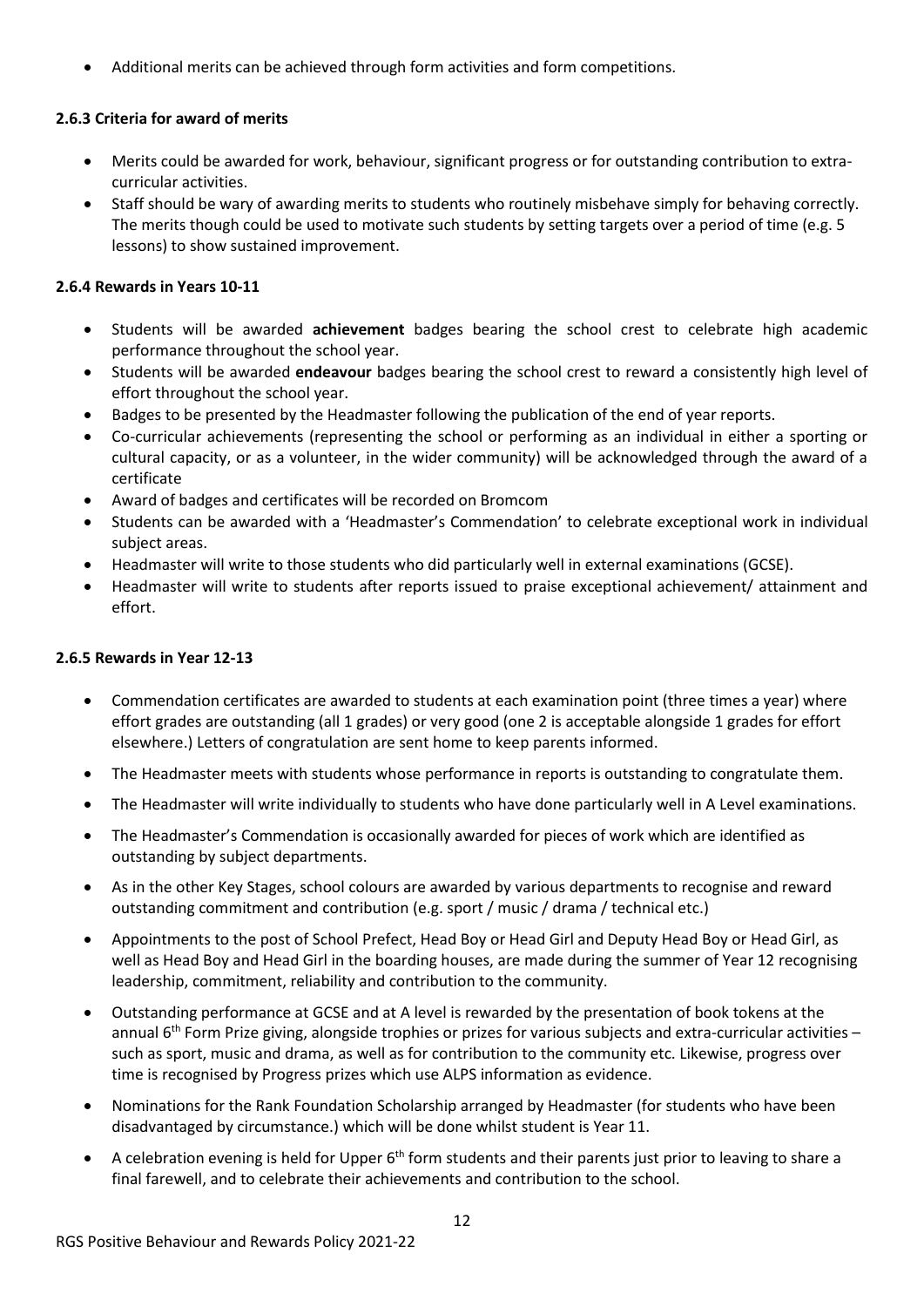#### **2.6.6 Rewards for students who are Boarders**

- Merits will be recorded on The Rewards spreadsheet available on Sharepoint
- Students receive a £10 Amazon gift card if they accumulate 10 merits in one term. Merits are reset each academic term.
- Whole school Prize giving- 6 prizes for boarders who have made a sustained contribution to boarding at Year 7-9, 10-11, 12-13 boy and girl. Prize for Heads of House.

### **3 Responsibilities**

#### **3.1 Headmaster**

- Overall policy formulation and procedure
- Decisions regarding S5 Sanctions
- Awarding of commendations
- Awarding of School Officer positions

#### **3.2 Deputy Heads**

- Implementation of policy
- Decisions regarding S4 sanctions

#### **3.3 Assistant Head Boarding**

- Boarding Policy and procedure
- Decisions regarding B2-3 sanctions
- Awarding of boarding rewards/prizes

#### **3.4 Heads of Department and Heads of Year**

- Decisions regarding S2-3 Sanctions
- Awarding of subject prizes
- Awarding of certificates and badges

#### **3.5 All staff**

- Vigilance and application of S0 interventions
- Decisions regarding S1-2 sanctions
- Awarding merits

**Policy last reviewed 10/01/2022**